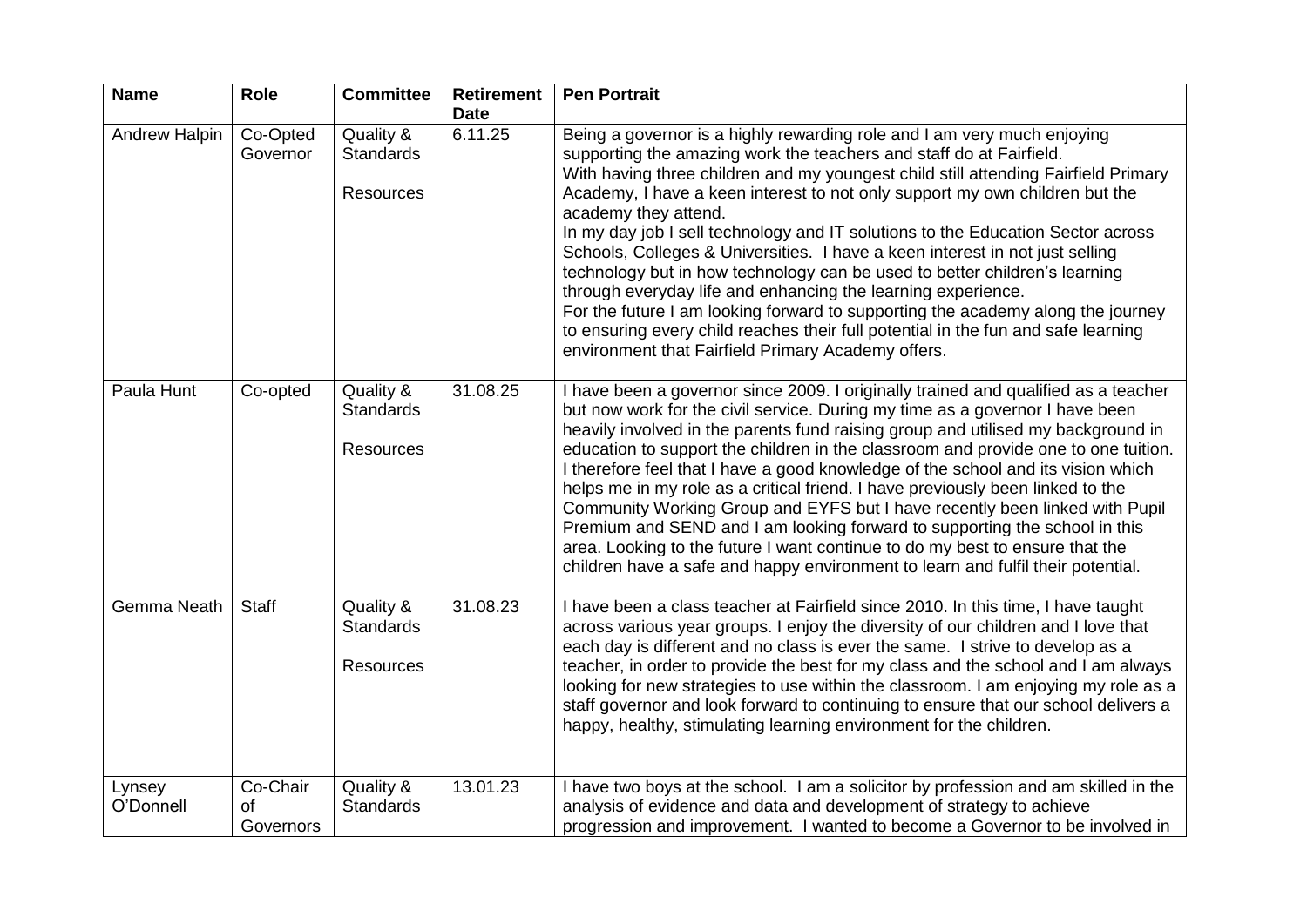|                   | Parent<br>Governor                                |                                                   |          | setting the direction of Fairfield, to support and challenge the school so that it<br>continues to improve. I am not afraid to have challenging conversations about<br>the school to advance the best interests of our children.                                                                                                                                                                                                                                                                                                                                                                                                                                                                                                                        |
|-------------------|---------------------------------------------------|---------------------------------------------------|----------|---------------------------------------------------------------------------------------------------------------------------------------------------------------------------------------------------------------------------------------------------------------------------------------------------------------------------------------------------------------------------------------------------------------------------------------------------------------------------------------------------------------------------------------------------------------------------------------------------------------------------------------------------------------------------------------------------------------------------------------------------------|
| <b>Holly Rusz</b> | Co-Chair<br>of<br>Governors<br>Parent<br>Governor | Quality &<br><b>Standards</b>                     | 13.01.23 | I went to Fairfield, and my daughter started at Fairfield in September 2018. I am<br>passionate about maintaining the high standards of the school. I want to support<br>and work with the school offering a parent's perspective, bridging the gap<br>between parents and the school. I am friendly, approachable, and love a good<br>chat.<br>I own a successful wedding planning business. I also work for the Civil Service in<br>HR as a Wellbeing and Mental Health coordinator which I brings great<br>transferable skills to my role as Parent Governor.                                                                                                                                                                                        |
| Aimee<br>Habgood  | Parent                                            | Quality &<br><b>Standards</b>                     | 13.01.23 | I have two children - both currently attend Fairfield. I became a Parent Governor<br>because to support the school in becoming the best it can possibly be. I have<br>worked as a teacher and led English and am currently a Deputy Head Teacher at<br>a primary school and so have experience of various roles within a school. I enjoy<br>bringing this experience to my role as Parent Governor, as well as sharing my<br>perspective as a parent, to support and challenge the school.                                                                                                                                                                                                                                                              |
| Sarah Ashford     | <b>Staff</b>                                      | Quality &<br><b>Standards</b><br><b>Resources</b> | 13.01.23 | I am a staff governor and a teacher. I have 3 children of my own who are at<br>secondary school and my passion for the educational well-being of children<br>started as a parent. Teaching is my second profession after a successful career<br>in neurosurgical nursing in which I was privileged to be involved in the lives<br>of people at their most vulnerable. I am now using the skill set I honed then, to<br>positively influence the lives of our newest generation. My personal and<br>professional desire for exemplary practice has led me to take on the role of<br>governor at Fairfield as I am passionate about the life long success of our<br>children and wish to be involved in, and committed to the governing of our<br>school. |
| Dianne<br>Raynor  | Sponsor                                           | <b>Resources</b>                                  | 27.09.24 | I have several years' experience as a Chair of Governors at another Trust school.<br>I have worked with the Trust for around 10 years and have also worked with the<br>current Principal, Shamara Sadler, at her previous Trust School headship. My<br>day job is in finance so I bring that skill set to the Governing Body, along with<br>good local knowledge and a passion to ensure all children benefit from an<br>outstanding education.                                                                                                                                                                                                                                                                                                         |
| Shamara           | Principal                                         | Quality &                                         |          | 'I believe in the importance of open and transparent communication and                                                                                                                                                                                                                                                                                                                                                                                                                                                                                                                                                                                                                                                                                  |